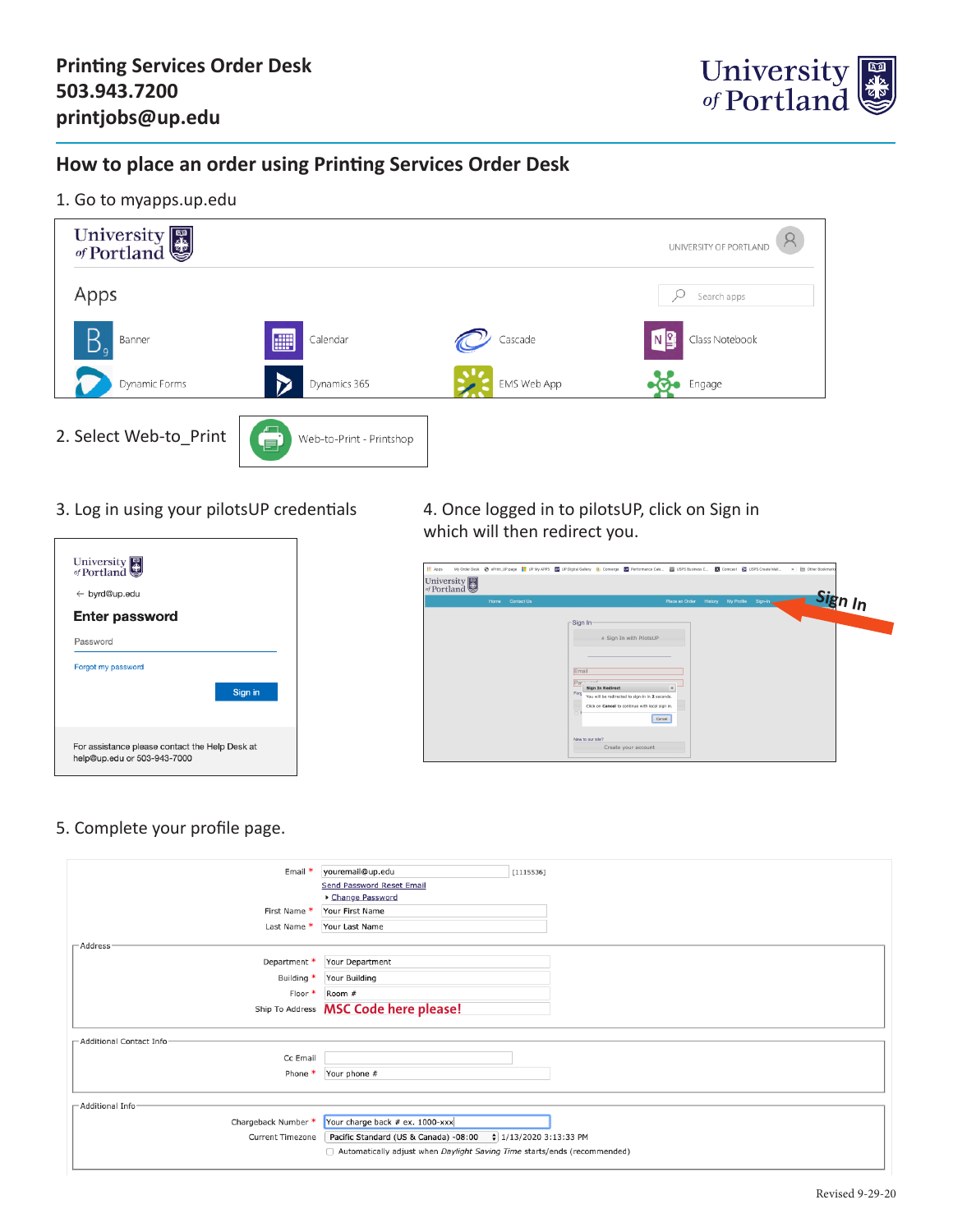**Home Page:** The home page shows the ordering options. Click on the appropriate order form based on the project you would like to have produced.

| Home                              | <b>Contact Us Copyright Restrictions</b>                    |                                              | Place an Order History My Profile Sign-Out |                |                                                       |                |
|-----------------------------------|-------------------------------------------------------------|----------------------------------------------|--------------------------------------------|----------------|-------------------------------------------------------|----------------|
| Search                            |                                                             |                                              |                                            |                |                                                       | 6 <sup>1</sup> |
|                                   |                                                             |                                              |                                            |                |                                                       |                |
| <b>MASKUP</b>                     |                                                             | <b>STATISTICS</b>                            |                                            |                |                                                       |                |
|                                   | $-$<br>$\frac{1}{2}$<br>-                                   | Ë                                            |                                            |                |                                                       |                |
|                                   |                                                             |                                              |                                            |                |                                                       |                |
| <b>Pilots Prevent.</b>            |                                                             |                                              |                                            |                |                                                       |                |
|                                   |                                                             |                                              |                                            |                |                                                       |                |
| <b>COVID Signage &amp; Decals</b> | 1. Basic Printing Order<br>syllabuses, exams, quizzes, etc. | 2. Printing Order<br>More complicated orders |                                            | 3. Paper Order | 4. Wide Format<br>Posters & Signs Larger than 12"x18" |                |

Complete the fields using the options provided. Costs will be automatically calculated. Attach your pdf file and add to cart.

| Home                                                                                  | <b>Contact Us</b><br><b>Copyright Restrictions</b>             | Place an Order<br>History<br>My Profile<br>Sign-Out             |
|---------------------------------------------------------------------------------------|----------------------------------------------------------------|-----------------------------------------------------------------|
| Order > 1. Basic Printing Order syllabuses, exams, quizzes, etc.                      |                                                                | <b>OHE</b><br>$\Box$                                            |
| Account # - Include Fund, Organization and<br>Optional Activity Code (ex. 1000-xxx) * | <b>Delivery Information</b>                                    |                                                                 |
| Account to be charged<br>Who do we charge?<br>Phone $#$ *                             | Name                                                           | Your Name                                                       |
| Your phone #.<br>Email *                                                              | Department <sup>1</sup><br>Delivery Method *                   | Your Department<br>○ Select One ● Campus Mail ○ HOLD FOR PICKUP |
| Your email @up.edu<br><b>Additional Notes</b>                                         | <b>Mail Stop Code</b><br>Attention:                            | Your Mail Stop Code                                             |
| Special Instructions?                                                                 | Due Date *<br>Time Due (ex.1:00 pm) $*$                        | m<br>09/30/2020<br>1:00pm                                       |
| <b>Attach PDF</b><br>Upload File<br>+ Add files                                       | Please allow a minimum of 24 business hours for standard jobs. |                                                                 |
| Total<br>\$0.00                                                                       | Campus mail leaves at 10am.                                    |                                                                 |
| Add to cart<br><b>Add to Cart</b>                                                     | <b>General Printing</b><br>Job Name *                          |                                                                 |
| <b>Copyright Restrictions</b>                                                         | Number of Copies (sets needed) *                               | Name of your Job<br>10                                          |

# **Ordering Options**

| <b>MASK UP</b>         |
|------------------------|
|                        |
| <b>Pilots Provent.</b> |

**COVID Signage & Decals:** A selection of pre-made or made to order signs. Includes: Breakspace Guidelines, Protective Measures Guidelines, Room Capacity signs, Visitor Temp stickers, Don't Sit Here decals, Sit Here decals, Keep Right floor decal, Mask UP decals, Stand Here floor decal.



**1. Basic Printing Order: syllabuses, exams, quizzes, etc.:** Simple b&w or color prints on standard paper. Options: collating, staples and/or 3 hole punch.



**2. Printing Order: More complicated orders:** More complex printing jobs that may require special paper or bindery such as cutting, laminating, folding, padding, coil or tape binding.



**3. Paper Order:** Order sheets, packages, reams, or cases of paper.



**4. Wide Format Posters & Signs Larger than 12"x18":** Wide format posters on matte or satin. Options: laminating, foam board or corrugated plastic mounting. H Frame stakes.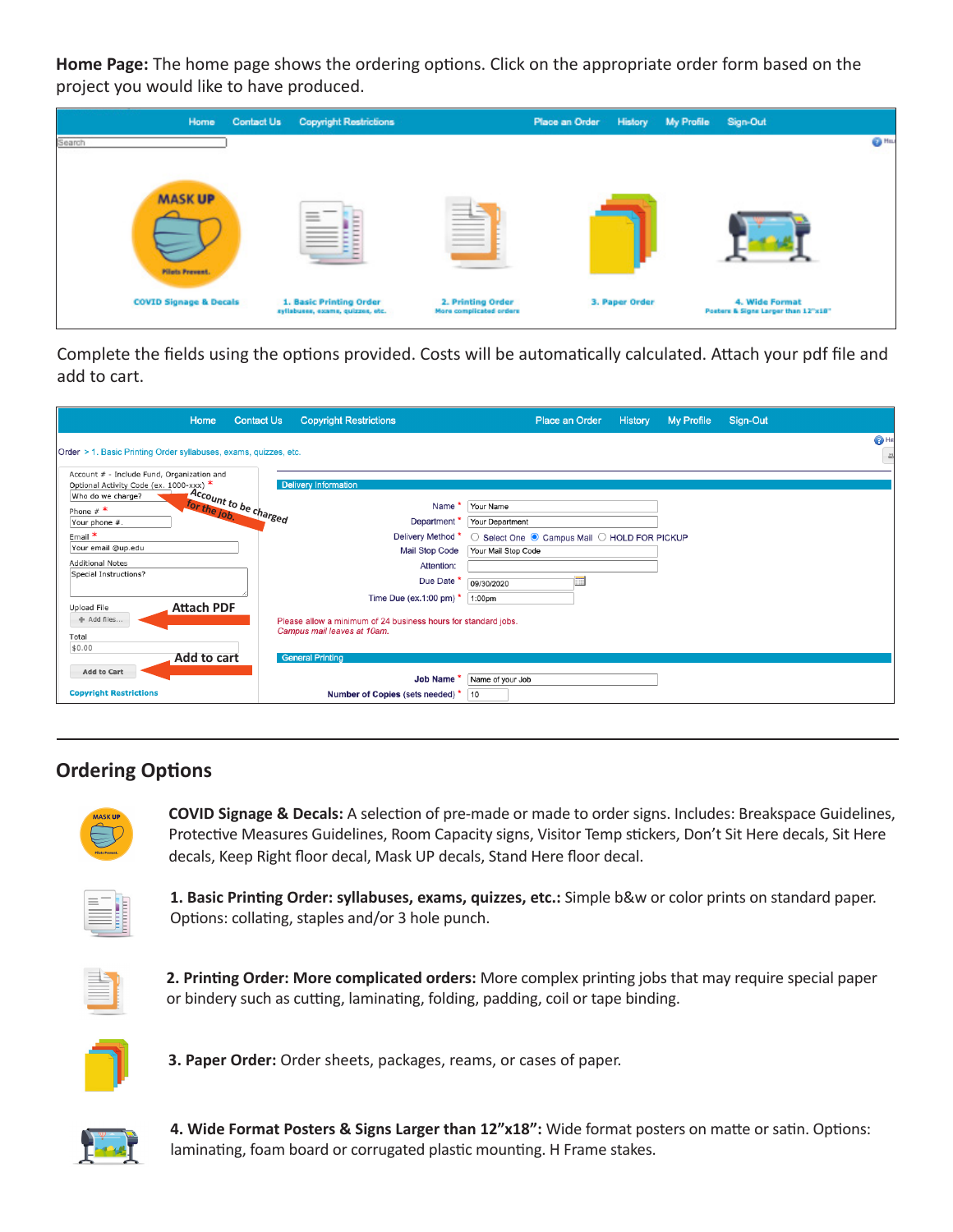# **Ordering Options**



**5. Booklets & Programs:** booklets and programs that require booklet folding, stapling and trimming.



**6. Books - Course Packs:** Course Pack books that will be available for student purchase in the bookstore.



**7. Books: Coil or Tape Bind:** books that will be coil or tape bound.



**8. Brochures:** black & white or color brochures. Optional cutting and folding only.



**9. Postcards, Notecards, etc.:** b&w or color, with optional cutting, folding, and laminating.



**10. Flyers, Handout, & Prints: Optional: cutting and/or Laminating:** b&w or color with optional cutting and/or laminating.



**11. Door Decs:** door decorations for the hall dorms. Optional cutting and laminating.



**12. Business Cards** Use this form to order University of Portland or Athletics business cards. For faculty and staff only.



**13. Stationery:** Official School and Department University Letterhead and envelopes.



**14. Digitally printed envelopes:** Quantities of 250 or less. Can also be used for merged envelopes. If quantity of envelopes is over 250, please use Stationery order form.



**15. Signage Inserts:** Official School & Department synapse signage inserts.

| "Portland            |
|----------------------|
| <b>FIRST NAME</b>    |
| <b>LAST NAME 'YR</b> |
| TITLE                |
| DEPARTMENT           |

**16. Name Tags, Table Tents & Place Cards:** Official School & Department paper name tags, table tents & placecards.



**17. Print & Bulk Mail:** Print jobs that require bulk mailing services such as NCOA, addressing, stuffing, sealing and mailing.



**18. Bindery Only (NO PRINTING):** Jobs that are dropped off at Printing Services that require bindery only such as laminating or book binding. If the job requires printing, use one of the other forms.



**Digital Files & Design:** used for projects that need design work or typesetting that will be sent to an outside vendor for production or used in a digital capacity.